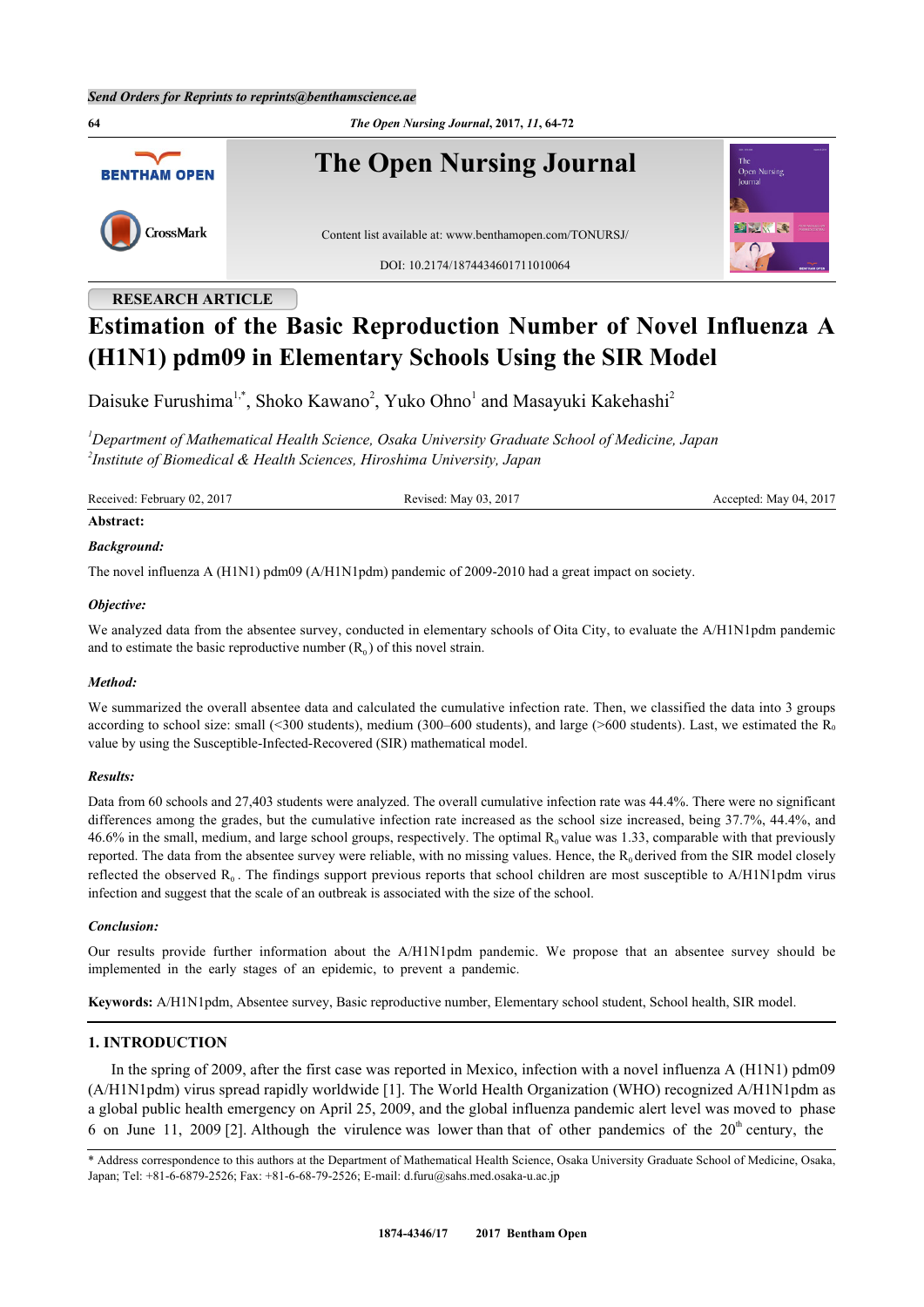A/H1N1pdm In pandemic had a great impact on society, causing confusion [[3](#page-7-2) - [6](#page-7-3)].

In Japan, the first domestic outbreak of A/H1N1pdm was reported on May 16, 2009 in Kobe City in western Japan [\[7](#page-7-4)]. After being reported, A/H1N1pdm spread throughout all prefectures; approximately 20 million people were infected and 198 died [[8,](#page-7-5) [9\]](#page-7-6). According to reports, the number of infected cases increased from August 2009 and peaked in November 2009. The infection was spread mainly among young adults and school children [[6](#page-7-3), [10\]](#page-7-7). During the pandemic, surveillance for A/H1N1pdm was implemented throughout Japan. In the initial stage, from April 28 to July 23, 2009, A/H1N1pdm was designated as a case-based reportable disease, and all cases were monitored. Subsequently, it has been monitored through sentinel surveillance as part of the National Epidemiological Surveillance of Infectious Diseases (NESID) program, organized by the Ministry of Health, Labour and Welfare.

The guidelines of the NESID are described elsewhere [\[11,](#page-7-8) [12](#page-7-9)]. Briefly, approximately 10% of all medical institutions are designated sentinel sites. In total, there are approximately 5000 sentinel sites  $(\sim]3000$  pediatric and  $\sim]2000$ internal medicine institutions). These were determined in relation to the population size of each regional health center's administrative sector throughout Japan. Each week, the number of influenza cases was reported to the regional health centers and to the Ministry of Health, Labour and Welfare from each sentinel medical institution, using an internet network system. However, the NESID system, because of weekly reporting, had a delay from diagnosis to reporting of at least one week, and, being a national system, it was difficult to identify an outbreak at a local level. Therefore, the Oita City Board of Education implemented a school-based absentee survey (absentee survey) for all public elementary schools in Oita City. The information from the absentee survey was widely used for rapid implementation of infection control measures, including decision-making around the implementation of school closure or school events; however, a detailed analysis of the outbreak was not performed.

Therefore, in this study, we first aimed to evaluate the A/H1N1pdm pandemic among elementary school students in Oita City using the absentee survey data. Then, we aimed to estimate the basic reproduction number  $(R_0)$ , the key parameter quantifying the transmission of a pathogen, using the mathematical technique of the Susceptible–Infected–Recovered (SIR) model to evaluate the rate of infection among elementary school students in Oita City. Our study may contribute toward public health policy for formulating preventive measures against future pandemics of a novel influenza virus strain, and highlights the important role of the SIR model in a pandemic situation.

## **2. MATERIALS AND METHODS**

#### **2.1. The Absentee Survey Data**

Oita City is located in Oita prefecture in the Kyushu area of western Japan. It has a population of approximately 450,000 people. Oita City has only public elementary schools, and approximately 96% of students attending school live in Oita city [[13\]](#page-7-10). An absentee survey was conducted by the Oita City Board of Education between August 1, 2009 and March 31, 2010. In this survey, every public elementary school was obligated to report the daily numbers of absentees due to A/H1N1pdm to the Oita City Board of Education. The parent(s) of each absent student confirmed whether their child had A/H1N1pdm infection; almost all cases had been diagnosed by physicians, using rapid diagnostic tests. The Oita City Board of Education entered absentee data in a secondary, open-source database. The data included the daily number of absent students, an anonymous school identification number, school grade (first to sixth grade; 7–12-year-old children), and the number of enrolled students. In the present study, we treated absent students as infected students.

## **2.2. The SIR model**

In this study, we used the basic SIR model framework to estimate the basic reproduction number, denoted as  $R_0$ , of A/H1N1pdm in the elementary schools of Oita City. The  $R_0$  is the key parameter to quantify the transmission power of a pathogen, and is defined as the average number of secondary infections caused by a single infective individual in a completely susceptible population [\[14](#page-7-11)]. The SIR model is a mathematical technique that is widely used for prediction of infectious epidemics. The detailed theory of the SIR model has been described elsewhere [\[15](#page-7-12), [16](#page-7-13)].

The SIR model separates the population into three components, susceptible (S), infected (I), and recovered (R) individuals; people can move through the components from *S* to *I* to *R*. In this study, the model was represented by the following set of three differential equations:

$$
\frac{dS(t)}{dt} = -\beta \left(\frac{S(t)}{N}\right) I(t) \tag{1}
$$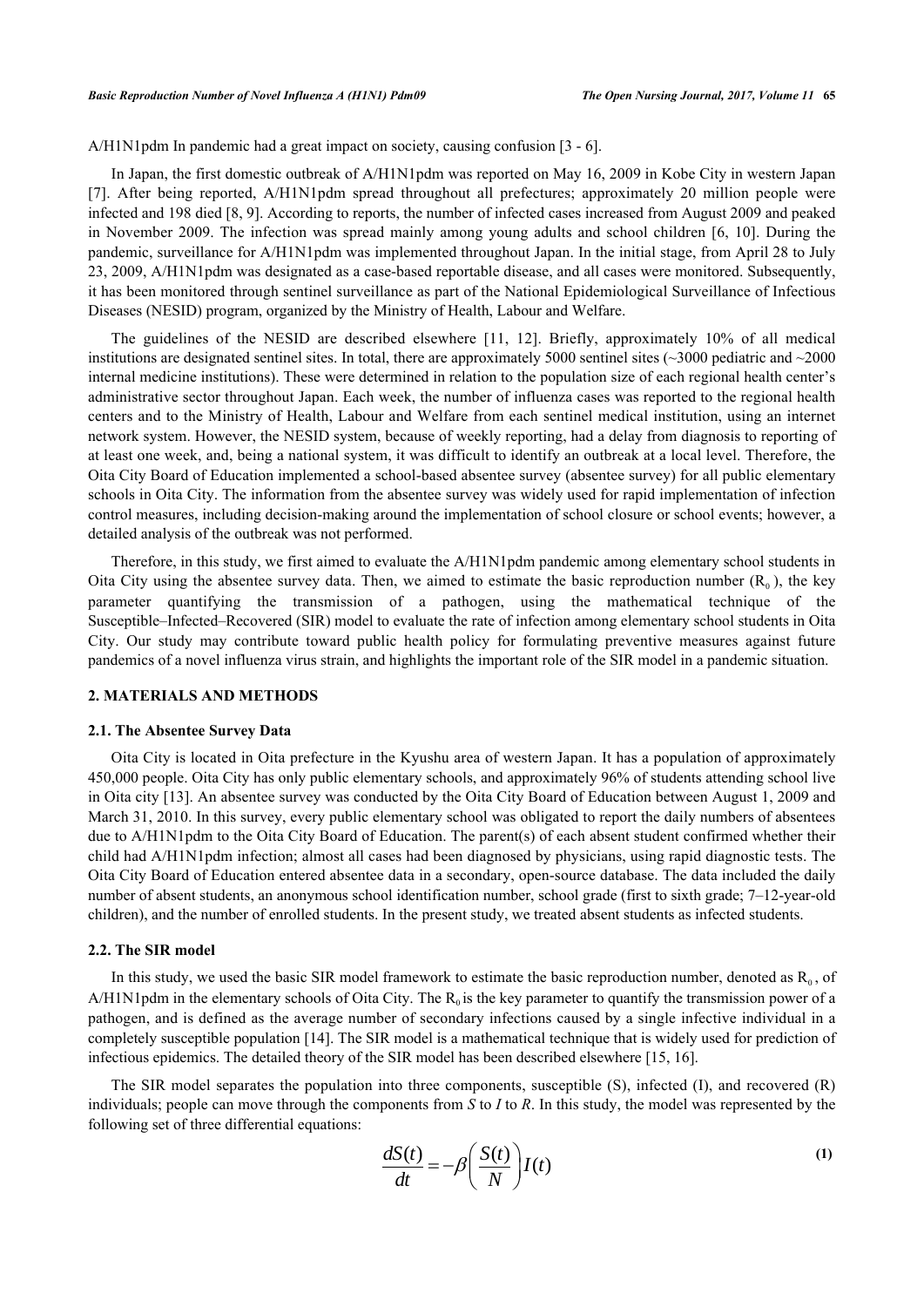$$
\frac{dI(t)}{dt} = \beta \left(\frac{S(t)}{N}\right) I(t) - \gamma I(t)
$$
\n(2)

$$
\frac{dR(t)}{dt} = \gamma I(t) \tag{3}
$$

Where, (*t*) = unit of time,  $\beta$  = basic reproduction number (R<sub>0</sub>),  $\gamma$  = recovery rate,  $1/\gamma$  = the average infectious period. The population size was conserved in this model,  $N = S(t) + I(t) + R(t)$ .

The number of newly infected people from one infected individual per week is given by  $R_0 \frac{S(t)}{N}$ . *N*

As the  $R_0$  value was derived from a population made up of both susceptible and non-susceptible people, the population was discounted by the non-susceptible fraction of the population. For instance, if the  $R_0$  value was 4 and half of the population had become immune, the newly infected people were calculated as  $4 \times 0.5 = 2$ . Therefore, under these circumstances a single case would produce 2 new secondary cases.

## **2.3. Data Processing and Statistical Analysis**

We transformed the absentee survey data into week units to address weekend bias, and included data only from September 1, 2009 to exclude the effect of the summer vacation. The infected cases during August were considered as recovered cases by September 1.

First, we summarized the overall absentee data and calculated the cumulative infection rate. Then, we classified the data into 3 different groups according to the size of the schools: small-scale schools (small-scale group)-schools with <300 enrolled students; medium-scale schools (medium-scale group)-schools with 300–600 enrolled students; and large-scale schools (large-scale group)-schools with  $>600$  enrolled students. Next, we estimated the  $R_0$  value using the SIR model. We distributed the absentee survey data into 3 components by week unit, as follows: *S*(t), *I*(t), *R*(t). The value of the first week:  $S(t_0)$ ,  $I(t_0)$ ,  $R(t_0)$  was set as the initial value of the model. The students infected before September were added into  $R(t_0)$ . The parameter *γ* was fixed at 1.0; according to the model, infected students recovered after one week. The SIR model was rerun, changing the parameter  $R_0$  from 1.00 to 1.50 in increments of 0.01, and the best model was selected based on comparison of the observed cumulative infection rate and that of the model. Furthermore, we divided the absentee survey data into 3 periods from survey initiation-12 weeks, 24 weeks, and 30 weeks-to evaluate whether  $R_0$  could predict an outbreak from initial observation data. The  $R_0$  of each period was estimated using a similar method, and the results were compared.

Statistical analyses were performed using R environment version 3.2.3 [\(https://www.r-project.org/](https://www.r-project.org/)). Statistical significance was defined as  $p \le 0.05$ . The SIR models were created using the  $S<sup>4</sup>$  Simulation System (NTT DATA Mathematical Systems Inc.). We followed the ethical guidelines for epidemiologic research performed in Japan throughout study.

|                                                           |        | Overall        | School-scale category |                                                                        |                |  |
|-----------------------------------------------------------|--------|----------------|-----------------------|------------------------------------------------------------------------|----------------|--|
| <b>Variables</b>                                          |        | $(60$ schools) | $(19$ schools)        | Small-scale group Medium-scale group Large-scale group<br>(22 schools) | $(19$ schools) |  |
| Number of students $(\% )$                                |        | 27,403(100.0)  | 2,518(100.0)          | 9,911 (100.0)                                                          | 14,974 (100.0) |  |
| School grade                                              | first  | 4,415(16.1)    | 399(15.8)             | 1,596(16.1)                                                            | 2,420(16.2)    |  |
|                                                           | second | 4,659(17.0)    | 435(17.3)             | 1,638(16.5)                                                            | 2,586 (17.3)   |  |
|                                                           | third  | 4,508(16.5)    | 383 (15.2)            | 1,627(16.4)                                                            | 2,498 (16.7)   |  |
|                                                           | fourth | 4,560(16.6)    | 426(16.9)             | 1,577(15.9)                                                            | 2,557(17.1)    |  |
|                                                           | fifth  | 4,585(16.7)    | 441 (17.5)            | 1,696(17.1)                                                            | 2,448(16.3)    |  |
|                                                           | sixth  | 4,676(17.1)    | 434 (17.2)            | 1,777(17.9)                                                            | 2,465(16.5)    |  |
| Mean number of student<br>in class (range)                |        | $29.6(3 - 41)$ | $20.5(3-41)$          | $29.3(19-40)$                                                          | $32.3(23-41)$  |  |
| Number of infected students<br>(cumulative infected rate) |        | 12,313(44.9)   | 934 (37.1)            | 4,401(44.4)                                                            | 6,978(46.6)    |  |

<span id="page-2-0"></span>**Table 1. Summary of the absentee survey of public elementary school in Oita city.**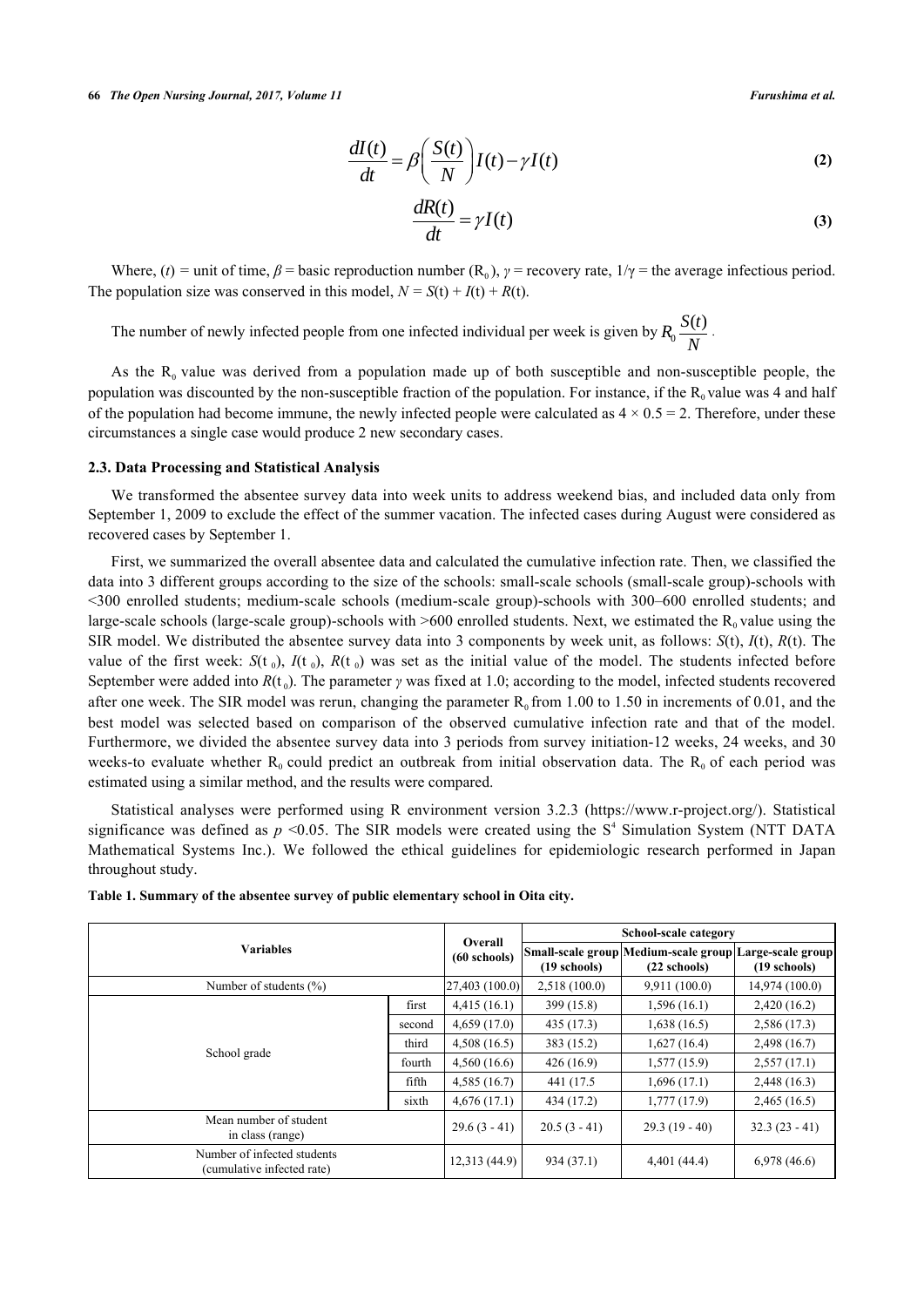#### *Basic Reproduction Number of Novel Influenza A (H1N1) Pdm09 The Open Nursing Journal, 2017, Volume 11* **67**

| <b>Variables</b>                |        | Overall<br>$(60$ schools) | School-scale category |                                                                          |                |  |
|---------------------------------|--------|---------------------------|-----------------------|--------------------------------------------------------------------------|----------------|--|
|                                 |        |                           | $(19$ schools)        | Small-scale group Medium-scale group Large-scale group<br>$(22$ schools) | $(19$ schools) |  |
|                                 | first  | 1,941(44.0)               | 141(35.3)             | 670(42.0)                                                                | 1,130(46.7)    |  |
|                                 | second | 2,108(45.2)               | 169(38.9)             | 749 (45.7)                                                               | 1,190(46.0)    |  |
| School Grade                    | third  | 2,030(45.0)               | 119(31.1)             | 734(45.1)                                                                | 1,177(47.1)    |  |
|                                 | fourth | 2,027(44.5)               | 175(41.1)             | 694(44.0)                                                                | 1,158(45.3)    |  |
|                                 | fifth  | 2,106(45.9)               | 165(37.4)             | 764(45.0)                                                                | 1,177(48.1)    |  |
|                                 | sixth  | 2,101(44.9)               | 165(38.0)             | 790 (44.5)                                                               | 1,146(46.5)    |  |
| Initial value of<br>Component S |        | 27,219                    | 2,511                 | 9,852                                                                    | 14,856         |  |
| Initial value of<br>Component I |        | 98                        | $\overline{4}$        | 31                                                                       | 63             |  |
| Initial value of<br>Component R |        | 86                        | 3                     | 28                                                                       | 55             |  |

*(Table 3) contd.* 

## **3. RESULTS**

The overview of the absentee survey is shown in Table (**[1](#page-2-0)**). During this period, 60 schools and 27,403 students (small-scale group: 19 schools and 2,518 students; medium-scale group: 22 schools and 9,911 students; large-scale group: 19 schools and 14,974 students) were enrolled in the absentee survey. There were no deaths due to any cause, including A/H1N1pdm. The number of infected students (cumulative infection rate) was 12,313 (44.9%) overall, with 934 (37.1%) in the small-scale group, 4,401 (44.4%) in the middle-scale group, and 6,978 (46.6%) in the large-scale group. The cumulative rate of infection varied according to a school size, but there were no clear differences in cumulative infection rate according to grade.

<span id="page-3-0"></span>

Overall  $\rightarrow$  Small-scale group  $\rightarrow$  Medium-scale group  $\rightarrow$  Large-scale group

The transition of infected students is shown in Fig. (**[1](#page-3-0)**). The number of infected students increased gradually from

**Fig. (1).** Transition of Oita City elementary school students infected with A/H1N1pdm.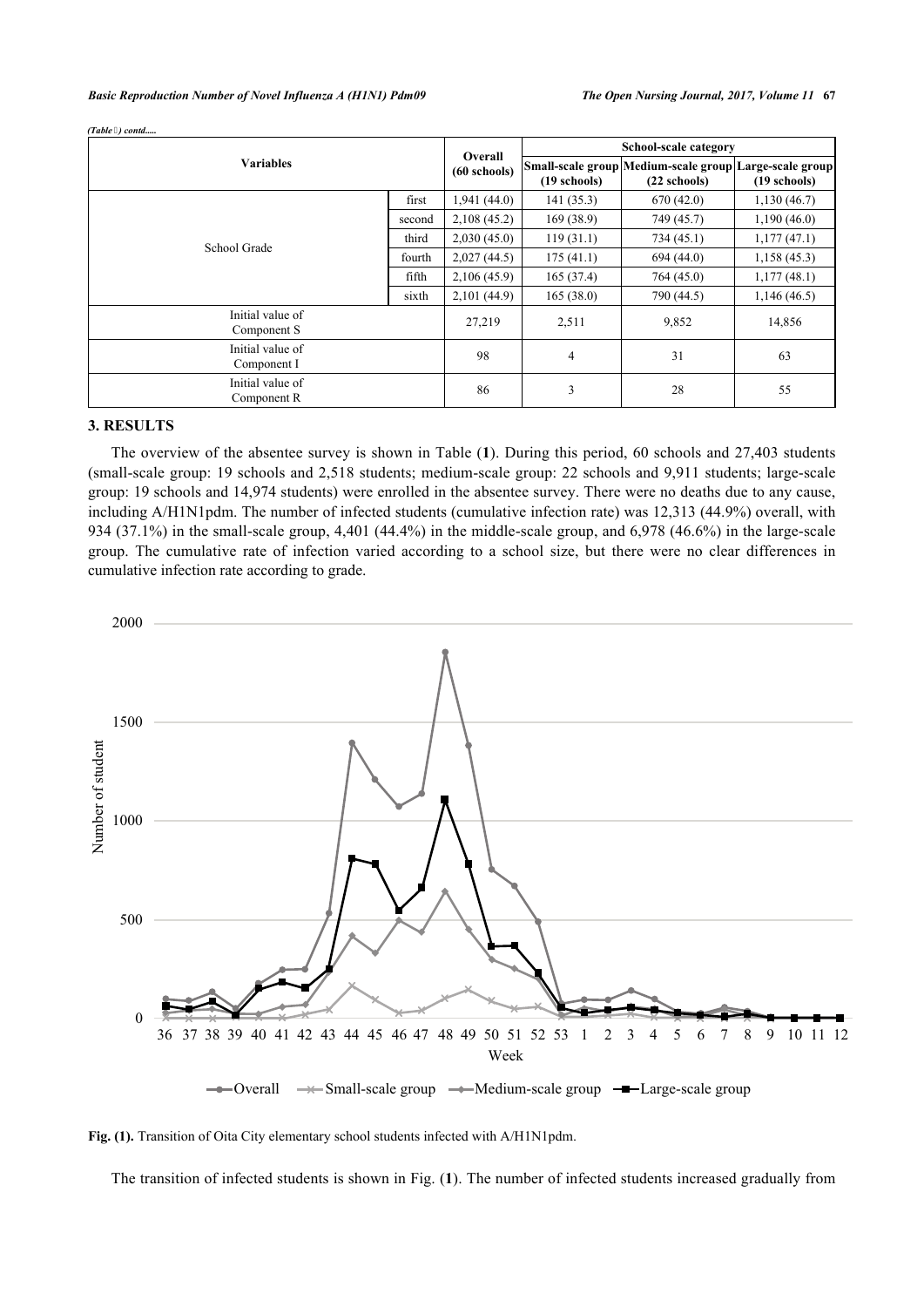the end of September 2009 and formed multiple peaks. The first peak was in the week of October 26 to November 1, 2009, and the second peak was in the week of November 23 to 29, 2009.

The initial values of each SIR model are shown in Table (**[1](#page-2-0)**). Eighty-six students were infected before September 2009 (small-scale group: 3, medium-scale group: 28, large-scale group: 55); they were added to. The SIR model best fitted to the actual epidemic transition is shown in Fig.  $(2)$  $(2)$  $(2)$ . The R<sub>0</sub> values of the best-fitted model and difference between the cumulative infection rates of the absentee survey data were 1.33 and 0.4%, respectively, overall (model *vs.* absentee survey: 45.3% *vs* 44.9%); 1.26 and 0.3%, respectively, for the small-scale group (36.8% *vs.* 37.1%); 1.32 and 0.1%, respectively for the medium-scale group (44.3% *vs.* 44.4%); and 1.34 and 0.2%, respectively, for the large-scale group (46.4% *vs.* 46.6%). The larger schools had higher  $R_0$  values. There were no significant differences between the model and observation except in component *I* of the small-scale group: The p-values related to components *S*, *I*, and *R* were 0.78, 0.02, and 0.73, respectively. The predictive precision of the model for the small-scale group was not high compared with that of the other groups Fig. (**[2b](#page-4-0)**). The estimated transition curve was more gradual than the observations, presenting a difference in trend from the 44<sup>th</sup> week of 2009.

<span id="page-4-0"></span>

**Fig. (2).** Comparison of the time transition curve of 3 components between observations (absentee survey) and the SIR model.

The optimal  $R_0$  value and the predicted cumulative infection rates of the 3 periods are shown in Table ([2](#page-5-0)). Except for the small-scale group, the estimated  $R_0$  values for the 12-week period and the 24-week period were similar to the  $R_0$ values for the overall period (30 weeks); the maximum difference was 0.03. Furthermore, the difference between the predicted and observed cumulative infection rates for each period was < 3.0%. However, the predictive precision was confirmed to be lower in the small-scale group than in other groups; the  $R_0$  and cumulative infection rates were overestimated for the 12- and 24-week periods.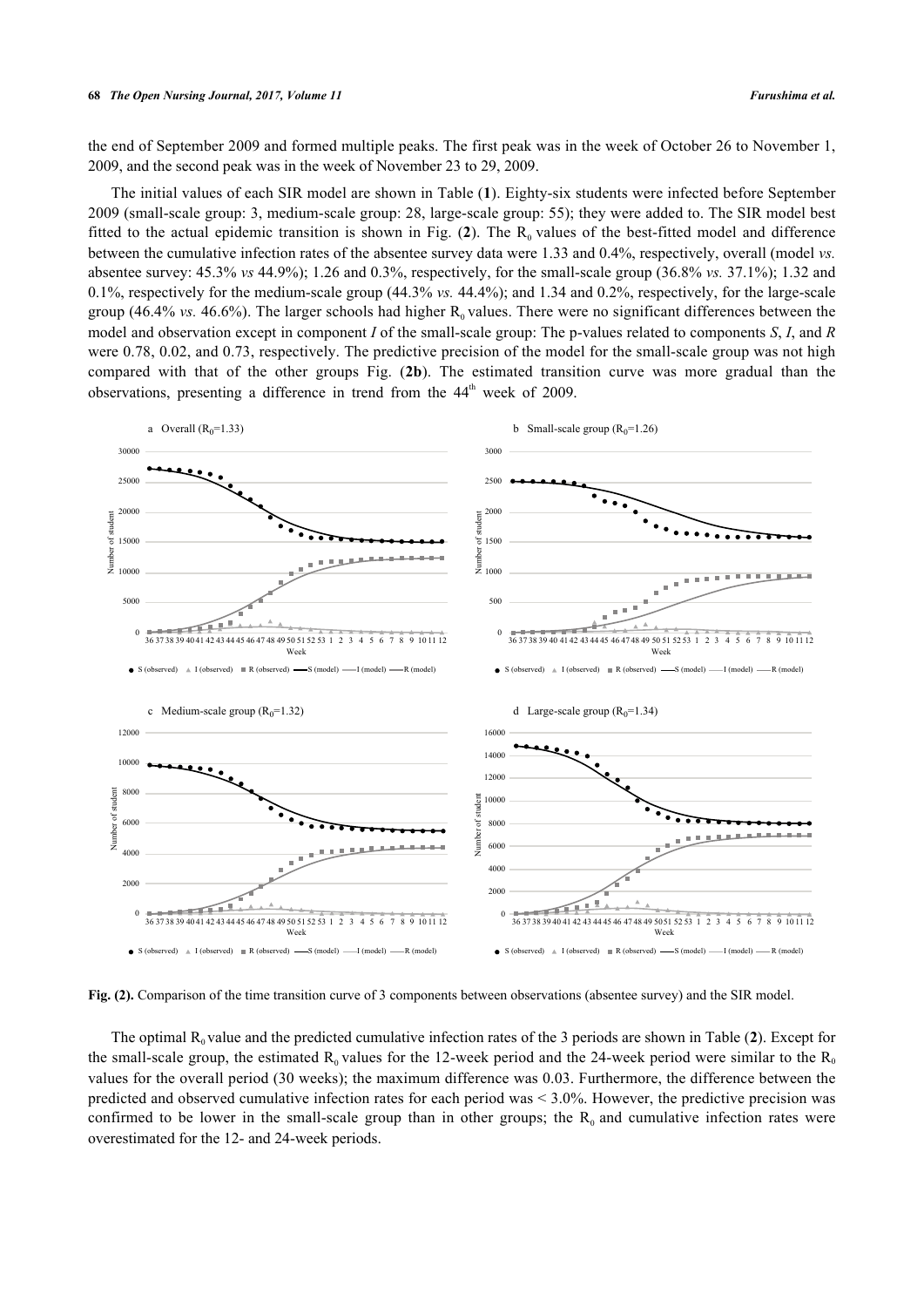|                | Overall |                                   |       | Small-scale group              |       | Medium-scale group             |       | Large-scale group              |  |
|----------------|---------|-----------------------------------|-------|--------------------------------|-------|--------------------------------|-------|--------------------------------|--|
| Data period    | $R_0$   | Cumulative infection<br>rate $*4$ | $R_0$ | Cumulative infection<br>rate*4 | $R_0$ | Cumulative infection<br>rate*4 | $R_0$ | Cumulative infection<br>rate*4 |  |
| 12 week *1     | .31     | $43.4\%$ (-1.5 %)                 | 1.36  | $47.6\%$ (10.5 %)              | 1.32  | 44.3% $(-0.1\%)$               | 1.31  | $43.6\%$ (3.0 %)               |  |
| 24 week *2     | .33     | $45.4\%$ (0.4 %)                  | .30   | 41.6% $(4.5\%$ )               | 1.33  | $45.2\%$ (0.8 $\%$ )           | 1.35  | $47.3\%$ (-0.7 $\%$ )          |  |
| $30$ week $*3$ | .33     | $44.4\%$ ( $-0.5\%$ )             | .26   | $36.8\%$ (-0.3 $\%$ )          | 1.32  | $44.3\%$ ( $-0.1\%$ )          | 1.34  | $46.4\%$ ( $-0.2\%$ )          |  |

<span id="page-5-0"></span>**Table 2. The result of optimal R0 values and predicted cumulative infected rate for 3 periods.**

\*1: Period from 36th week to 47th week (1 Sep 2009 to 22 Nov 2009)

\*2: Period from 36th week to 5th week (1 Sep 2009 to 7 Feb 2010)

\*3: Period from 36th week to 12th week: overall data (1 Sep 2009 to 28 Mar 2010)

\*4: Predicted value in 30 weeks (Parenthesis: difference between observation)

## **DISCUSSION**

The aim of this study was to evaluate the 2009/2010 influenza A/H1N1pdm pandemic among elementary school students in Oita City. To achieve this goal, we analyzed data from the absentee survey that was conducted in all public elementary schools in Oita City. These data were reliable, with no missing values. Moreover, almost all cases had been diagnosed by physicians, using rapid diagnostic tests. From the analysis, we found that the cumulative infection rate among public elementary schools in Oita City was high (44.9%) between August 2009 and March 2010. This finding supports previous epidemiologic reports stating that those most susceptible to infection with the A/H1N1pdm virus were school children, and that the estimated rate of infection among Japanese children aged 5-14 years was 48.4% [[6\]](#page-7-3).

Furthermore, we found that the cumulative infection rate showed no notable difference between grades, but differed by school size, being higher in larger schools (37.7%, 44.4%, and 46.6% in the small-scale, medium-scale, and largescale groups, respectively). This observation suggests that the scale of an outbreak is associated with the size of the school. Differences in exposure (contiguity/contact situation or density of students at school) among students might account for this observation; the mean number of students per classroom was 20.5 (range, 3-41) in small-scale schools and 32.3 (range, 23-41) in large-scale schools. From this result, we suggest that it is necessary to adapt infection control measures according to the size of the school. Further, analysis of the absentee survey data has given much important information regarding this novel influenza pandemic; these data could be used for deciding about infection control measures, such as school closure or postponement of school events. We thus propose that an absentee survey should be implemented in the early stages of an epidemic.

Next, we estimated the  $R_0$  value among elementary schools in Oita City using the SIR model.

We changed the  $R_0$  values of the SIR model from 1.00 to 1.50, and selected the optimal  $R_0$  value by comparing the cumulative infection rate between the model and observation. The optimal  $R_0$  value was estimated at 1.33 for elementary schools overall in Oita City. The optimal  $R_0$  values for small-scale, medium-scale, and large-scale schools were 1.26, 1.33, and 1.35, respectively.

To consider whether the R<sub>0</sub> values could be predictive at the early stage of a pandemic, we estimated R<sub>0</sub> for 3 periods: at 12 weeks, 24 weeks, and 30 weeks (overall data) after the first case had presented.

As shown in the results, the optimal  $R_0$  value at 12 weeks was not much different from that at 30 weeks (overall data), except for the small-scale group. Moreover, the predicted cumulative infection ratio was almost equivalent to the observation; the difference was  $\leq 3.0\%$ . These results suggest that the prediction of a pandemic is possible using data from the early stage of a pandemic. Therefore, it is important to implement surveillance from the beginning of a pandemic. Hence, it is necessary to build an immediately feasible surveillance system for future pandemics of novel influenza.

The results of  $R_0$  values estimated in our study were comparable with those reported in previous studies. In a report analyzing the outbreak of A/H1N1pdm in Mexico, the  $R_0$  value was estimated to be in the range of 1.4 to 1.6 from epidemiologic analyses, whereas a genetic analysis gave a central estimate of 1.2 [\[17](#page-7-14)]. Moreover, based on the influenza-like illness case data from the civilian population, the  $R_0$  value was estimated to be in the range from 1.1 to 3.3 [\[4](#page-7-15), [17](#page-7-14) - [19](#page-7-16)].

Our selected SIR model very closely predicted the actual epidemic situation. However, as shown in the results, the precision in the small-scale group was lower than that of the other groups. The trends of the SIR model were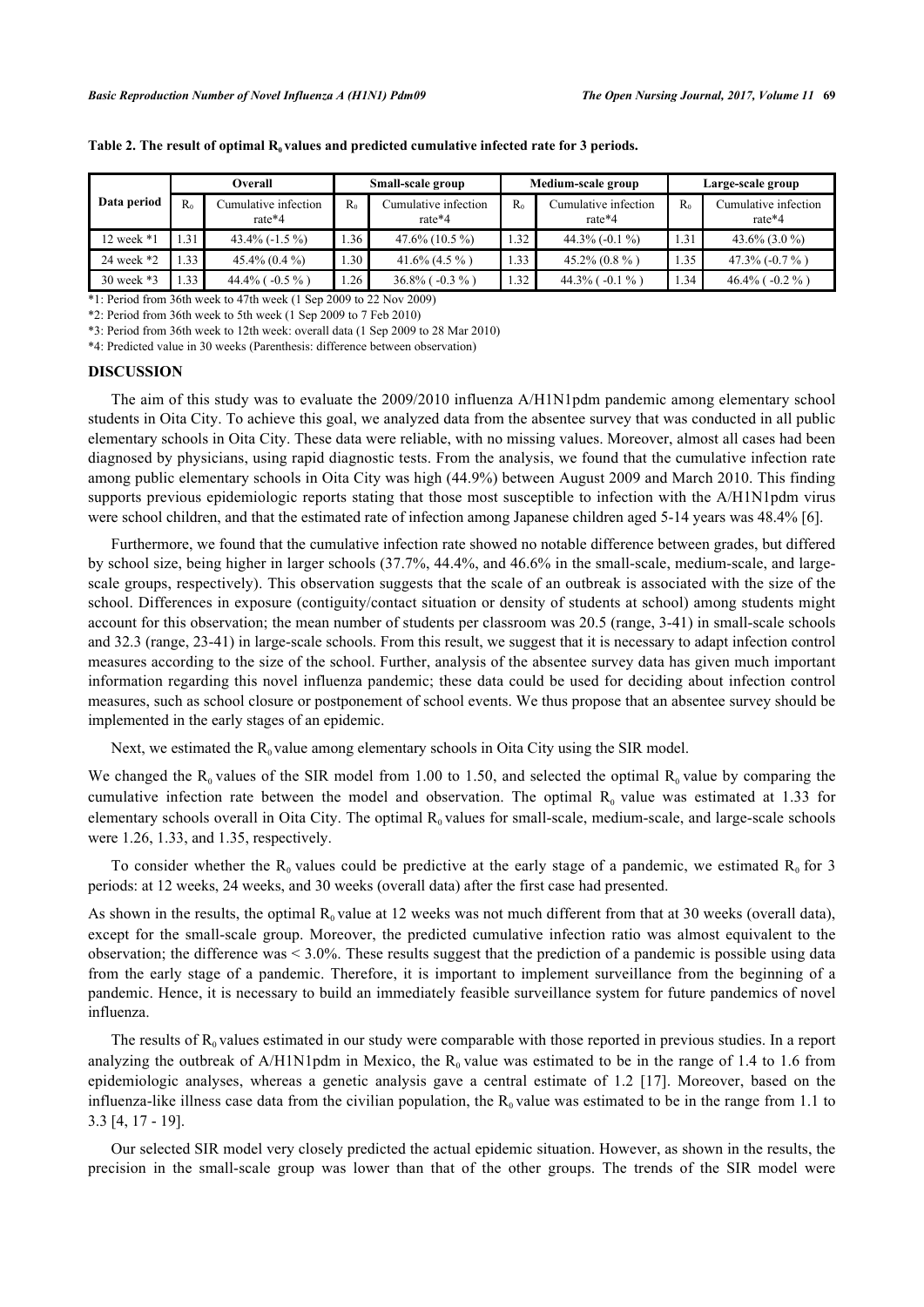remarkably different after the 44<sup>th</sup> week of 2009. We hypothesize that the reason for this result is that the contact situation might have affected this outcome; the mean number of students in the classes was 20.5 with a widely dispersed range (3 to 41 students). Therefore, an irregular infection pattern might have occurred in each school, making theoretical prediction difficult. In addition, in this study, we estimated the SIR model by changing only the  $R_0$  value; therefore, uncertain elements may not have been considered. The prediction result in smaller sample sizes should be interpreted with caution. In addition, prediction with a more detailed model is needed. However, as a whole, the predictive precision of the SIR model was very high, re-emphasizing that the SIR model is an important method for predicting the epidemic pattern of A/H1N1pdm. In fact, the SIR model was used to evaluate the effectiveness of A/H1N1pdm control and prevention strategies, *i.e.*, the effectiveness of school closure and preventive actions, such as wearing masks or being vaccinated [[20](#page-7-17), [21\]](#page-7-18). As common points to all previous studies, the constitution of the model reflects reality, and each parameter is important for high predictive precision. Unrealistic simulation can lead to the implementation of excessive countermeasures and unnecessary civil disorder.

The strengths of our study were that the absentee survey included all public schools in Oita City, the absentee survey data were complete, and almost all of the reported students were diagnosed by physicians, using rapid diagnostic tests. Thus, our estimated results are thought to closely reflect reality. Therefore, the results may contribute to public health policy making. The findings also highlight the important role of SIR modeling in pandemic situations.

However, our study does have several limitations. First, we had not considered the influence of school closures in this study. Several studies have reported on the effect of school closure during the pandemic of A/H1N1pdm, concluding that school closure was an effective intervention for mitigating the spread of A/H1N1pdm and should be implemented for at least 5 days [[20,](#page-7-17) [22,](#page-8-0) [23](#page-8-1)]. Therefore, our  $R_0$  value may have been underestimated. However, in all elementary schools in Japan, school closure was implemented with constant criteria according to guidelines issued by the Ministry of Health, Labour, and Welfare. Briefly, a class would be terminated when the proportion of infected students in the class reached approximately 10%. Thus, our  $R_0$  value was most likely an accurate estimate, even considering the effect of the school closure. Second, because the data were obtained only from public elementary schools in Oita City, generalization of the results is difficult. In particular, the results are likely to be different in settings of intense population migration, such as in urban areas. In urban areas, data from several sources may need to be combined for analysis. Last, our SIR model was simulated under several assumptions. We disregarded contact within families and outside of schools, various preventive behaviors adopted by each student (such as the wearing of masks, hand-washing, gargling), and environmental factors (such as temperature and absolute humidity). Absolute humidity is known to be associated with the onset of infectious disease [[24](#page-8-2) - [26\]](#page-8-3). Hence, a more detailed analysis is desirable to provide a reliable prediction model. However, a complicated model with multiple factors may complicate the analysis and evaluation of the validity of the model.

An advantages of this study was that we estimated the  $R_0$  values using a simple SIR model. In similar studies, the calculation of  $R_0$  was generally complicated, requiring a high level of mathematical knowledge [27 - [29](#page-8-4)]. Because the methodology used in the present study allows for easier estimation of  $R_0$ , our method can be used by researchers who are not necessarily mathematics experts, *e.g.* researchers in the field of school health.

To conclude, in this study, we used a simple SIR model for estimation; its predictive precision was very high, the reason for this precision is thought to be based on the accuracy of the survey data. The results of this study should help elucidate the pandemic of A/H1N1pdm in 2009 and should provide useful information to prevent future pandemics.

## **ETHICS APPROVAL AND CONSENT TO PARTICIPATE**

Not applicable.

#### **HUMAN AND ANIMAL RIGHTS**

No Animals/Humans were used for studies that are base of this research.

#### **CONSENT FOR PUBLICATION**

Not applicable.

## **CONFLICT OF INTEREST**

The authors confirm that this article content has no conflict of interest.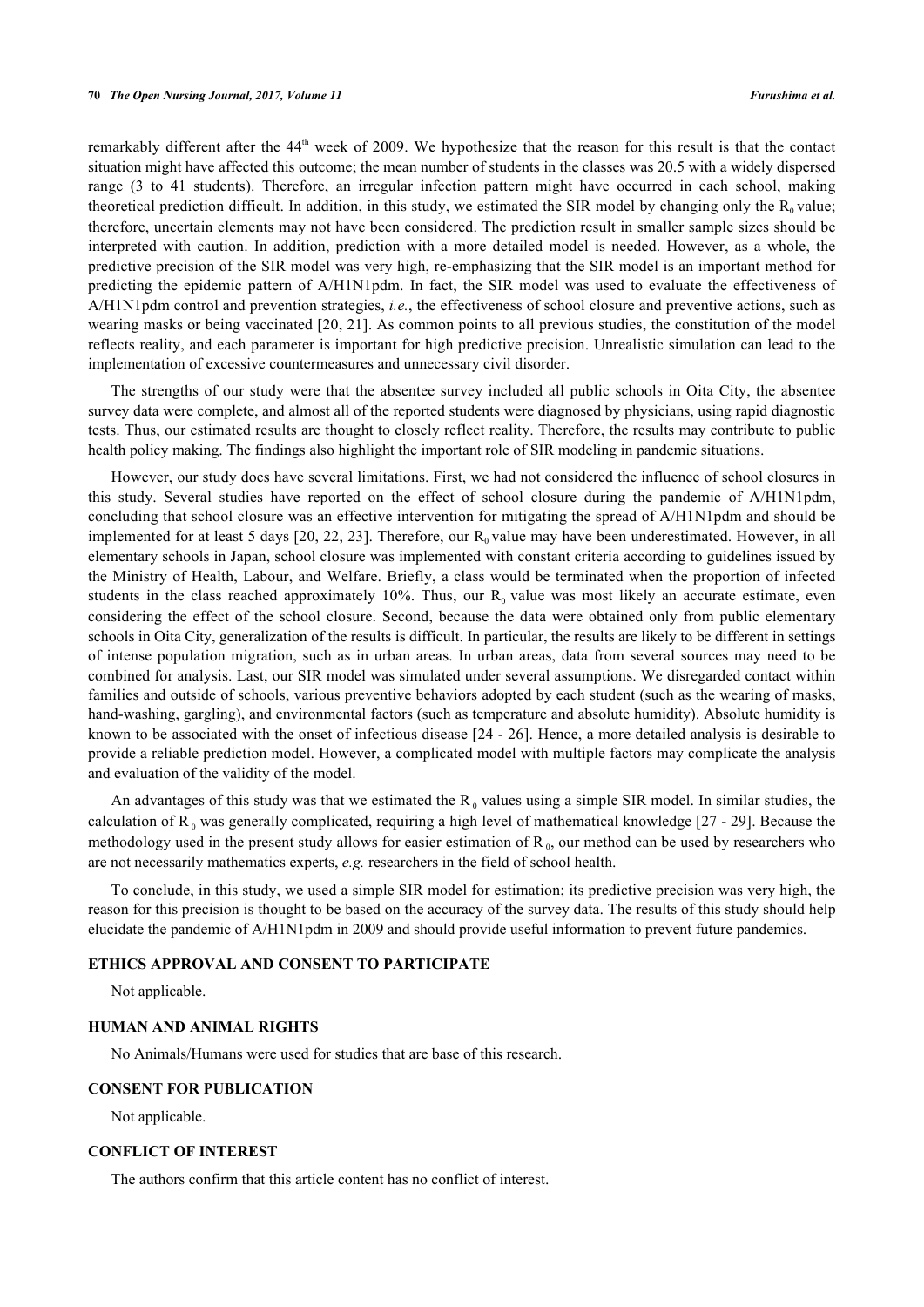## **ACKNOWLEDGEMENTS**

We would like to thank the Oita City Board of Education and all members of the Department of Mathematical Health Science, Osaka University for their help with this study.

## **REFERENCES**

- <span id="page-7-0"></span>[1] Itoh Y, Shinya K, Kiso M, *et al.* In vitro and in vivo characterization of new swine-origin H1N1 influenza viruses. Nature 2009; 460: 1021-5.
- <span id="page-7-1"></span>[2] World Health Organization.. Statement to the press by WHO Director-General Dr Margaret Chan. [cited 2016 October 10] Available from: [http://who.int/mediacentre/news/statements/2009/ h1n1\\_pandemic\\_phase6\\_20090611/en/](http://who.int/mediacentre/news/statements/2009/h1n1_pandemic_phase6_20090611/en/) 2009. 11 June 2009
- <span id="page-7-2"></span>[3] Viboud C, Miller M, Olson D, Osterholm M, Simonsen L. Preliminary estimates of mortality and years of life lost associated with the 2009 A/H1N1 pandemic in the US and comparison with past influenza seasons. PLoS Curr 2010; 2: RRN1153. [\[http://dx.doi.org/10.1371/currents.RRN1153](http://dx.doi.org/10.1371/currents.RRN1153)]
- <span id="page-7-15"></span>[4] Lessler J, Reich NG, Cummings DA, *et al.* Outbreak of 2009 pandemic influenza A (H1N1) at a New York City school. N Engl J Med 2009; 361: 2628-36.

[\[http://dx.doi.org/10.1056/NEJMoa0906089](http://dx.doi.org/10.1056/NEJMoa0906089)]

- [5] Nishiura H. Case fatality ratio of pandemic influenza. Lancet Infect Dis 2010; 10: 443-4. [\[http://dx.doi.org/10.1016/S1473-3099\(10\)70120-1\]](http://dx.doi.org/10.1016/S1473-3099(10)70120-1)
- <span id="page-7-3"></span>[6] Novel Swine-Origin Influenza A. Emergence of a novel swine-origin influenza A (H1N1) virus in humans. N Engl J Med 2009; 360: 2605-15. [\[http://dx.doi.org/10.1056/NEJMoa0903810](http://dx.doi.org/10.1056/NEJMoa0903810)]
- <span id="page-7-4"></span>[7] Shimada T, Gu Y, Kamiya H, *et al.* Epidemiology of influenza A(H1N1)v virus infection in Japan, May-June 2009. Euro Surveill 2009; 14(24): 218-26.
- <span id="page-7-5"></span>[8] Ministry of Health, Labour and Welfare, National Institute of Infectious Diseases. 2009/10 influenza season, Japan. Infectious Agents Surveillance Report. 2010; 31. cited 2016 October 10; Available from:<http://idsc.nih.go.jp/iasr/31/367/tpc367.html> 2010.
- <span id="page-7-6"></span>[9] Center ID. Center IDS. Pandemic influenza A (H1N1) situation report of Japan. [cited 2016 October 10]; Available from: [http://idsc.nih.go.jp/disease/swine\\_influenza/](http://idsc.nih.go.jp/disease/swine_influenza/). 2009.
- <span id="page-7-7"></span>[10] Ministry of Health. Labour and Welfare. The situation of A/H1N1 in Japan. [cited 2016 October 10]; Available from: [http://www.mhlw.go.jp/bunya/kenkou/kekkaku-kansenshou04/inful\\_surve.html](http://www.mhlw.go.jp/bunya/kenkou/kekkaku-kansenshou04/inful_surve.html.)
- <span id="page-7-8"></span>[11] Hashimoto S, Murakami Y, Taniguchi K, *et al.* Annual incidence rate of infectious diseases estimated from sentinel surveillance data in Japan. J Epidemiol 2003; 13: 136-41. [\[http://dx.doi.org/10.2188/jea.13.136](http://dx.doi.org/10.2188/jea.13.136)]
- <span id="page-7-9"></span>[12] Taniguchi K, Hashimoto S, Kawado M, *et al.* Overview of infectious disease surveillance system in Japan, 1999-2005. J Epidemiol 2007; 17(Suppl.): S3-S13. [\[http://dx.doi.org/10.2188/jea.17.S3\]](http://dx.doi.org/10.2188/jea.17.S3)
- <span id="page-7-10"></span>[13] Statistics Bureau, Ministry of Internal Affairs and Communications, Japan. Population Census. [cited: 2016 October 10]; Available from: [http://www.stat.go.jp/english/data/ kokusei/index.htm.](http://www.stat.go.jp/english/data/kokusei/index.htm) 2010.
- <span id="page-7-11"></span>[14] Heesterbeek JA. A brief history of R<sub>0</sub> and a recipe for its calculation. Acta Biotheor 2002; 50: 189-204. [\[http://dx.doi.org/10.1023/A:1016599411804\]](http://dx.doi.org/10.1023/A:1016599411804)
- <span id="page-7-12"></span>[15] Anderson RM, May RM. Infectious diseases of humans: dynamics and control. Oxford: Oxford University Press 1991; p. 768.
- <span id="page-7-13"></span>[16] Busenberg S, Cooke K. Vertically transmitted diseases: Models and dynamics Biomathematics 23. Springer-Verlag Berlin Heidelberg 1993. [\[http://dx.doi.org/10.1007/978-3-642-75301-5](http://dx.doi.org/10.1007/978-3-642-75301-5)]
- <span id="page-7-14"></span>[17] Fraser C, Donnelly CA, Cauchemez S, *et al.* Pandemic potential of a strain of influenza A (H1N1): early findings. Science 2009; 324: 1557-61.

[\[http://dx.doi.org/10.1126/science.1176062](http://dx.doi.org/10.1126/science.1176062)]

- [18] White LF, Wallinga J, Finelli L, *et al.* Estimation of the reproductive number and the serial interval in early phase of the 2009 influenza A/H1N1 pandemic in the USA. Influenza Other Respi Viruses 2009; 3: 267-76. [\[http://dx.doi.org/10.1111/j.1750-2659.2009.00106.x\]](http://dx.doi.org/10.1111/j.1750-2659.2009.00106.x)
- <span id="page-7-16"></span>[19] Van Kerkhove MD, Asikainen T, Becker NG, *et al.* Studies needed to address public health challenges of the 2009 H1N1 influenza pandemic: insights from modeling. PLoS Med 2010; 7: e1000275. [\[http://dx.doi.org/10.1371/journal.pmed.1000275](http://dx.doi.org/10.1371/journal.pmed.1000275)]
- <span id="page-7-17"></span>[20] Kawano S, Kakehashi M. Substantial impact of school closure on the transmission dynamics during the pandemic flu H1N1-2009 in Oita, Japan. PLoS One 2015; 10: e0144839. [\[http://dx.doi.org/10.1371/journal.pone.0144839](http://dx.doi.org/10.1371/journal.pone.0144839)]
- <span id="page-7-18"></span>[21] Sato T, Akita T, Tanaka J. Evaluation of strategies for pandemic influenza (H1n1) control and prevention in Japan based on a total number survey in a closed area simulated by mathematical models. J Epidemiol Community Health 2011; 65(1): A157.1. [\[http://dx.doi.org/10.1136/jech.2011.142976f.15\]](http://dx.doi.org/10.1136/jech.2011.142976f.15)